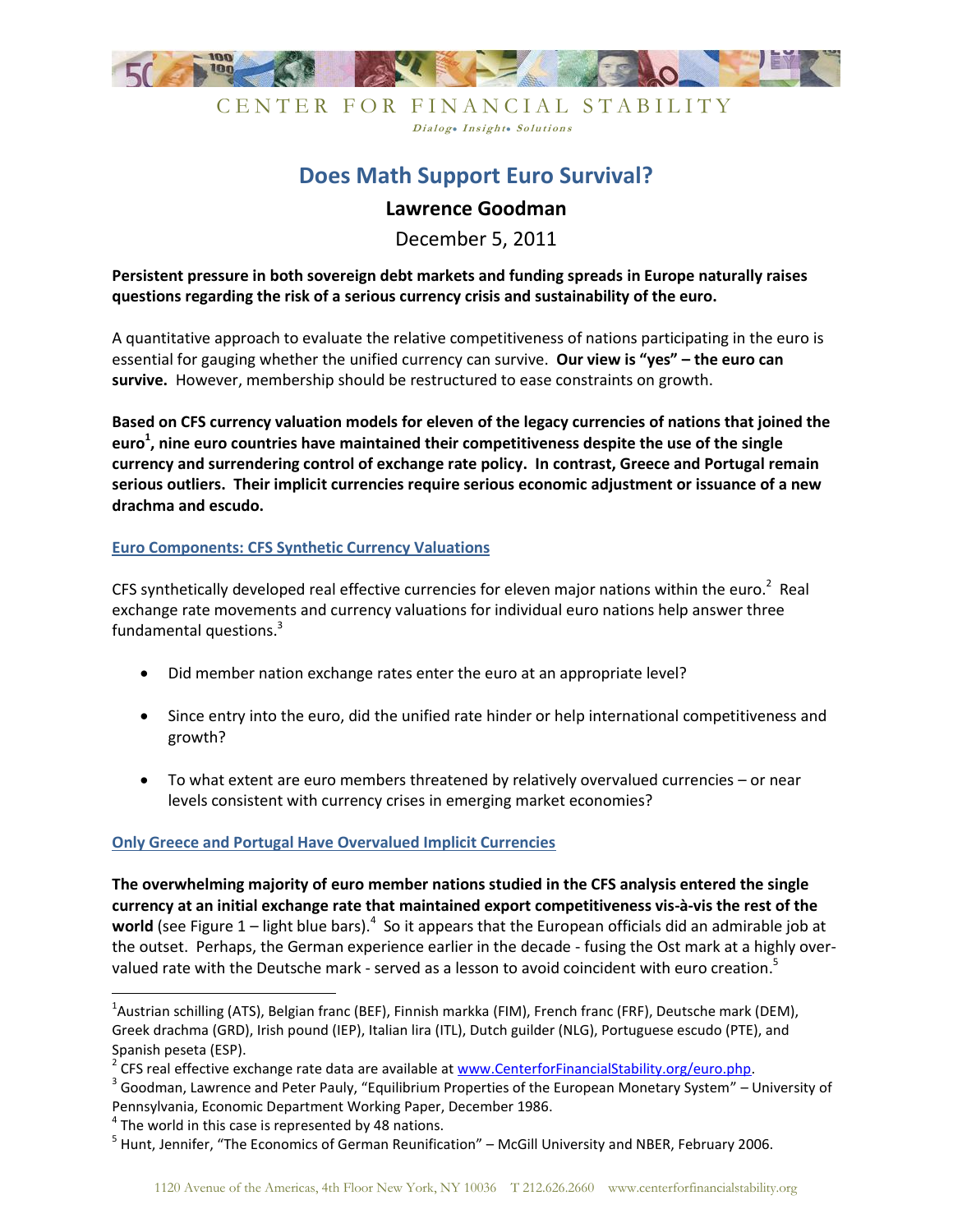

## CENTER FOR FINANCIAL STABILITY Dialog. Insight. Solutions

**Figure 1.Component Currency Strains in the Euro**



Note: The CFS real exchange rates incorporate 48 nations with calculations from January 1990 to October 2011. Source: International Financial Statistics, Direction of Trade Statistics,and Center for Financial Stability.

**Only Greece and Portugal entered the euro at a rate where large valuation imbalances existed at the time of entry.**<sup>6</sup> The Greek drachma (GRD) appreciated by 10% from 1990 to euro entry, whereas the Portuguese escudo (PTE) appreciated by 19%. In contrast, the remainder of the euro component currencies studies appreciated by less than 2% or actually depreciated during the same period.

**From euro entry to the present, most member nations surprisingly maintained competitiveness relative to the rest of the world** (see Figure 1 - white bars). However, Greece, Portugal, Ireland, and Spain actually experienced a profound loss of competitiveness, as evidenced by the real appreciation of their respective currencies.

**Greece and Portugal suffered a serious loss of competitiveness over the entire period from 1990 to 2011** (see Figure 1 – dark blue bars). Overall exchange rate competitiveness deteriorated by 24% in the case of Greece and 24% for Portugal. While Ireland clearly demonstrated a loss of competiveness, the real appreciation of the synthetic Irish pound is less than 10% over the entire period and well within the range of real currency appreciation that can readily be resolved through adjustment.

### **The Case of Germany**

Recently, many have highlighted disproportionate gains in Germany competitiveness versus the rest of the euro member nations. **This is certainly the case, as the Deutsche mark (DEM) is the third most competitive currency among the eleven individual currencies studied** (see Figure 2). However, the overall competitiveness of individual nations relative to the entire world of trading partner nations (48 in our models) is far more relevant (see Figure 1). In other words, a slight undervaluation of the euro benefits the entire set of participating nations. To be sure, Germany benefited from the creation of the euro. However, most of the other nations within the region retained their competiveness vis-à-vis the rest of the world.

<sup>&</sup>lt;u>6</u><br><sup>6</sup> Greece entered the euro with a currency fixing as of June 2000, whereas Portugal and the other nine countries in the CFS model were entered with fixings as of December 1998.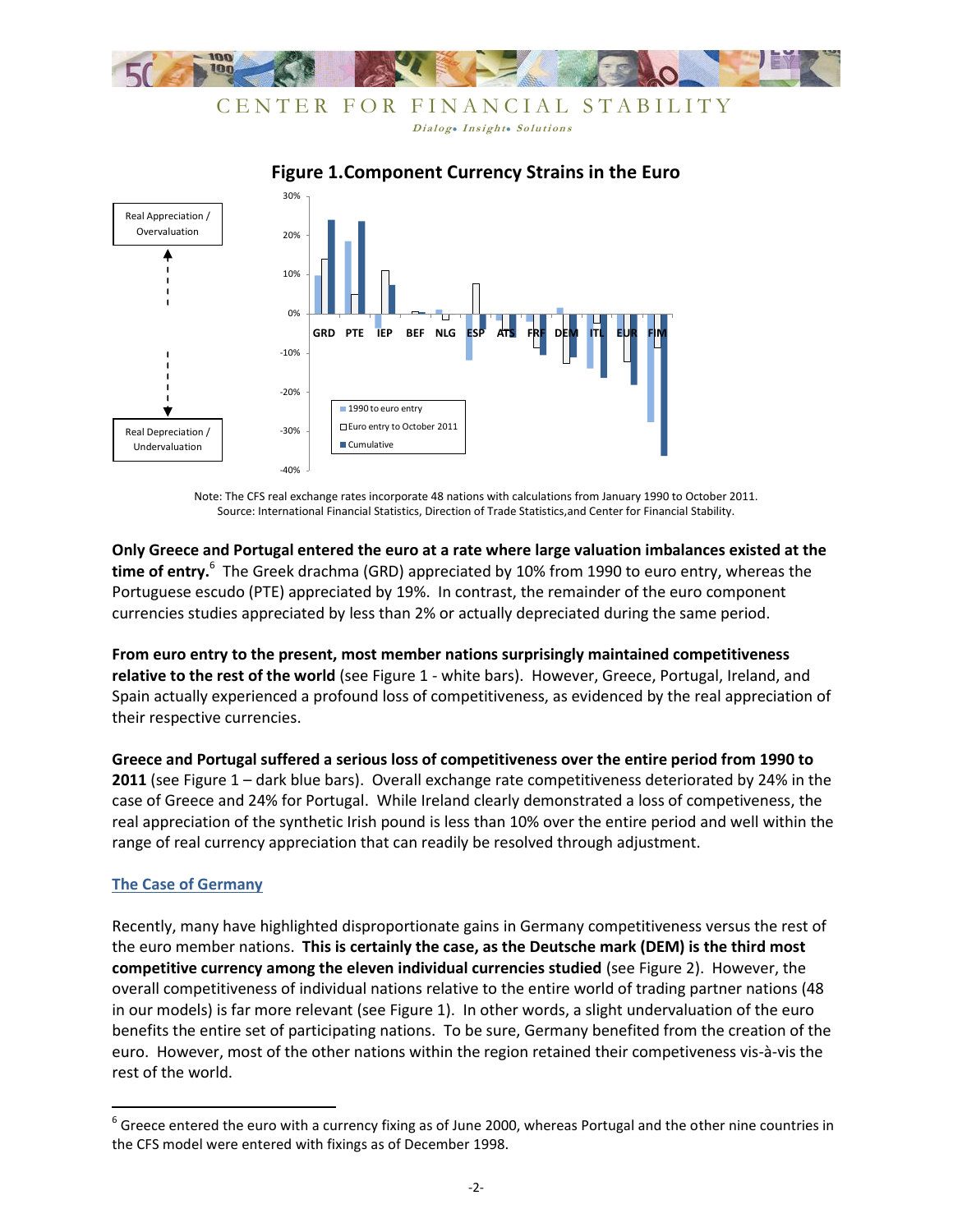

Dialog. Insight. Solutions



### **Figure 2.Currency Strains in the Euro versus the Deutsche Mark**

Note: The CFS real exchange rates incorporate 48 nations with calculations stretching from January 1990 to October 2011. Source: International Financial Statistics, Direction of Trade Statistics, and Center for Financial Stability.

#### **The Case of Italy**

The future of the euro now in many ways depends on economic and debt management plans in Italy. Based on our synthetic valuation of the Italian lira (ITL), use of the euro in Italy actually preserves competitiveness vis-à-vis the rest of the world (see Figure 1) and Germany (see Figure 2). So, there is no economic benefit for a shift in currency policy for Italy. **Italy currently faces solely a debt crisis.**

#### **Conclusions**

- The effect on the relative competitiveness of individual nations from surrendering currency policy and entering the euro was more benign than we originally expected.
- Nonetheless, currency valuations based on a synthetically created Greek drachma and Portuguese escudo suggest flexibility via a break from the single currency would remove impediments to growth.
- Going forward, events in Italy will prove critical. The valuation of the Italian lira is currently competitive according to our model.
- Membership restructuring would help European nations ultimately achieve higher growth as well as ensure long-term viability of the euro.

**The math suggests that the euro can survive. However, European officials must think beyond simply identifying a wall of financial resources to engineer sovereign bailouts and prop financial institutions.<sup>7</sup> Failures to diagnose the crisis,<sup>8</sup> resolve the debt overhang in Italy, and reorganize euro membership could unravel into an unneeded and unnecessary currency crisis.**

 7 Goodman, Lawrence, "Math for Europe: Lessons from Greece" - Center for Financial Stability, October 4, 2011.

 $^8$  Goodman, Lawrence, "Solving the Greek Crisis" - Center for Financial Stability, June 24, 2011.